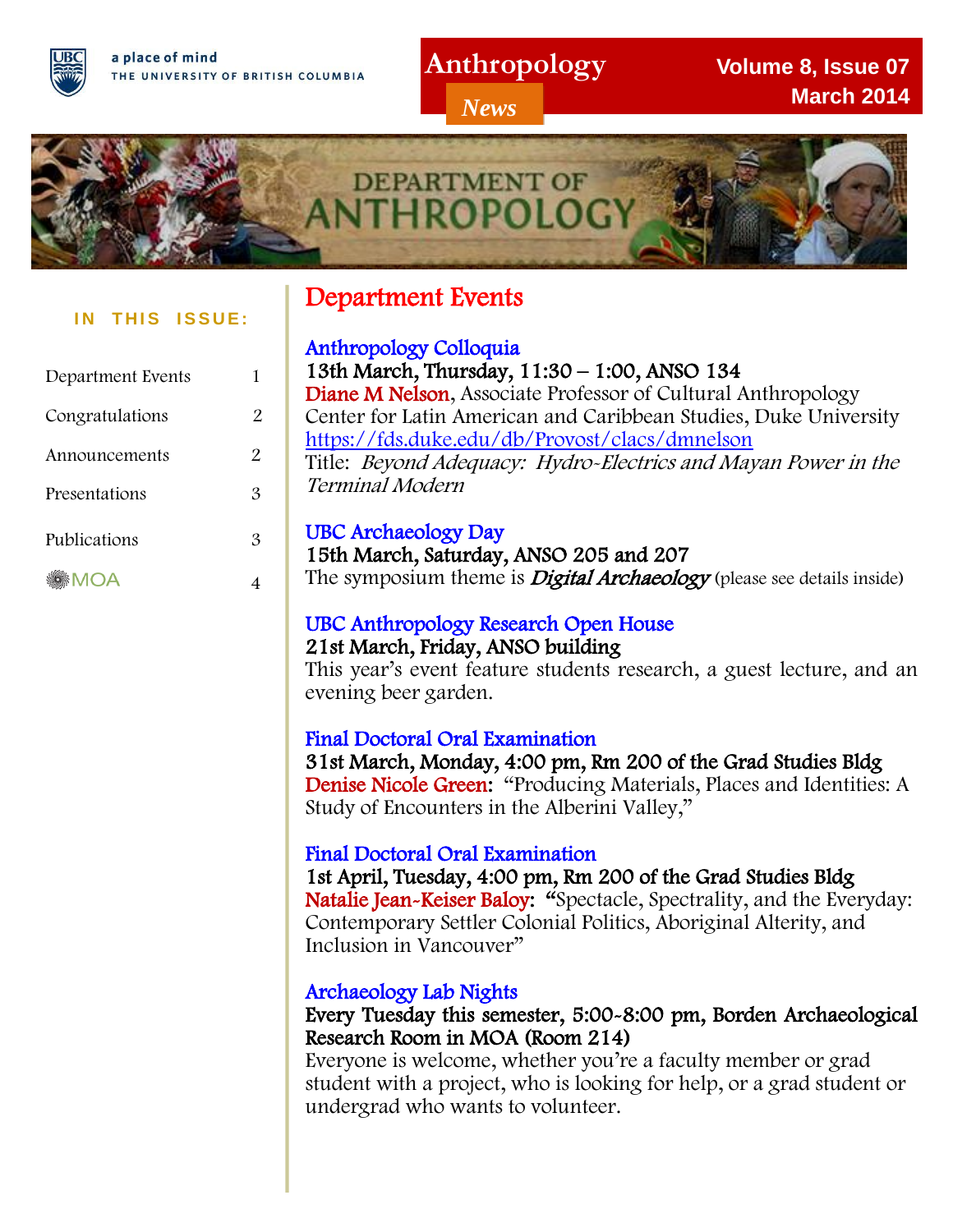### ı Congratulations

Eric J. Guiry: World Archaeology Congress 2013 Student Paper Prize; Paper Title: Developing a multi-isotopic approach to tracing historical animal husbandry, meat trade, and food provisioning through the analysis of shipwreck faunal remains.

Congratulations **Iain McKechnie!** Iain McKechnie, Dana Lepofsky and Ken Lertzman on the press front cover of the Vancouver Sun! (Please click the title for details)

 [DFO assessment of herring fishery based on broken ecosystem, study finds](http://www.vancouversun.com/technology/assessment+herring+fishery+based+broken+ecosystem+study+finds/9517568/story.html)  [Pacific herring fishery was once sustainable over 'millennia,' study finds](http://www.theprovince.com/technology/Pacific+herring+fishery+once+sustainable+over+millennia/9517611/story.html) [Study links herring decline to commercial fishing](http://www.rcinet.ca/en/2014/02/18/study-links-herring-decline-to-commercial-fishing/)

## Announcements

UBC ARCHAEOLOGY DAY: The Departments of Anthropology and Classical, Near Eastern & Religious Studies presents a symposium on the theme of *Digital Archaeology*. An all-day event on Saturday, March 15, 2014 in ANSO Rooms 205 and 207 (free coffee and snacks, a free lunch, and likely a pub event afterward!). Speakers are coming from both departments, SFU, UVic, and providing a range of talks on fascinating work from different areas. Contact bryn. letham@gmail.com for more info.

DIGITAL PERSPECTIVES ON THE PAST - NEW METHODS AND RESEARCH IN DIGITAL ARCHAEOLOGY:

Digital methods are revolutionizing the way most archaeologists do their work. New geospatial technologies, including ground-based and airborne methods of remote sensing (e.g., laser scanning, or the use of unmanned aerial vehicles or "drones") now allow for the rapid and accurate 3D recording of archaeological phenomena from single artifacts to excavation units and even entire landscapes. Analog data from earlier projects are being digitized, providing fresh insights and re-interpretations as they are analyzed in new ways. Geographical Information Systems have become increasingly important as a means of integrating these digital data streams and have moved beyond traditional uses in predictive modeling to more nuanced ways of looking at human-environment interactions. The visualization of data in 3D is allowing the virtual exploration of various archaeological discoveries, providing not just an important means of public engagement, but allowing us to ask new questions of the things we find. Archaeologists are only beginning to come to terms with the practical and ethical implications of this rapid digital transformation. This symposium explores some of this new terrain, while showcasing current work in the digital realm by archaeologists working at UBC and beyond.

Keynote Speaker: Fred Limp, Leica Geosystems Chair in Geospatial Imaging and Professor in the GeoScience and Environmental Dynamics Program at the University of Arkansas; Founder and former director of the Center for Advanced Spatial Technologies (CAST); Pioneer in the integration of digital technologies into archaeological research and has written or edited 9 books and more than 95 academic journal articles and edited chapters. He served on the boards of numerous state and federal organizations and co-authored two pieces of legislation and recently completed a highly successful tenure as president of the Society for American Archaeology. Published more than 100 articles in national and international professional magazines, and articles on his work have been featured in the popular press including USA Today, Omni, New Scientist, The Economist, Wall Street Journal, and ComputerWorld, as well as in National Geographic books, and on US National Public Radio, the Australian Broadcasting Corporation, and German Public Television.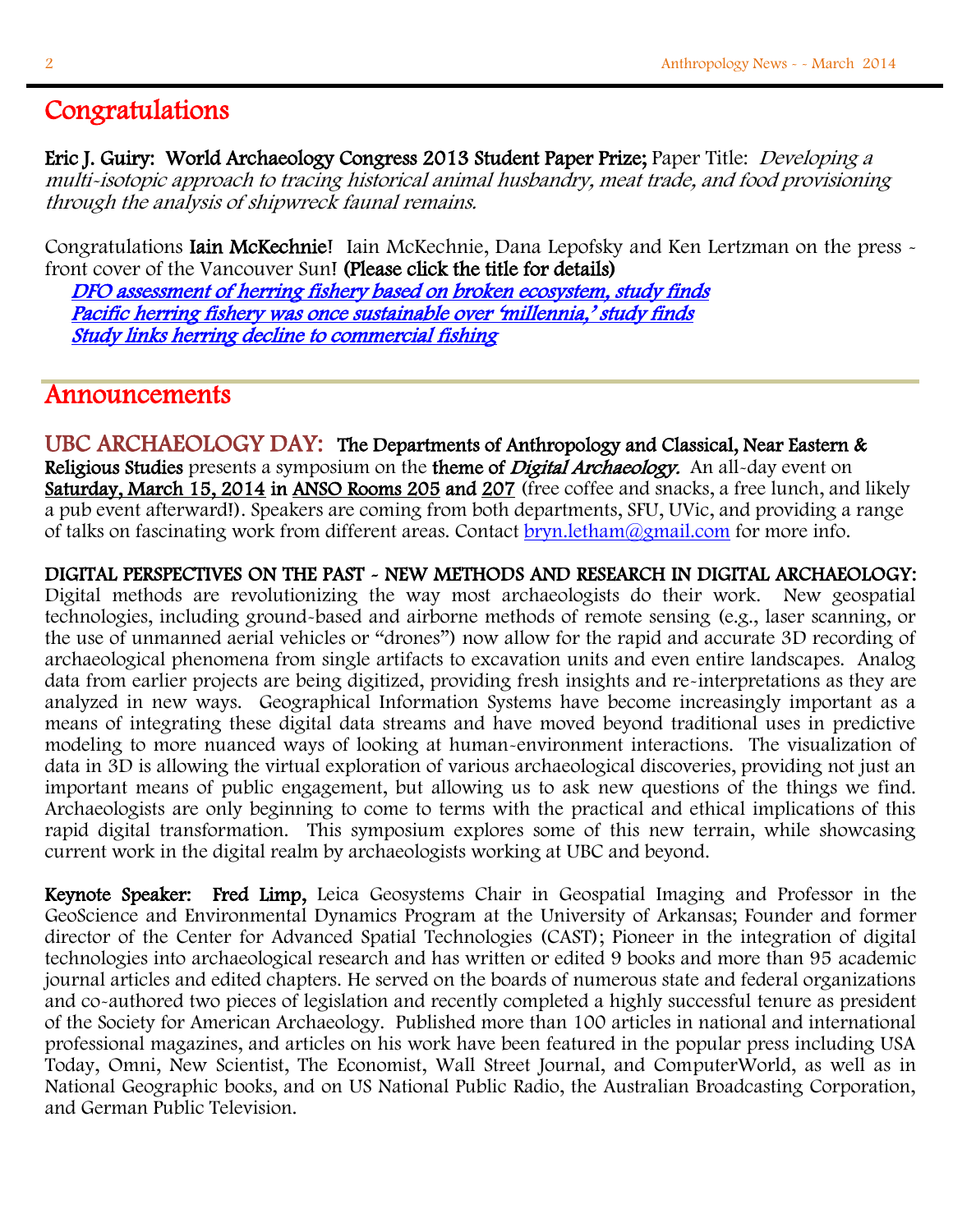## Presentations

#### Chris Arnett

2014 Two Houses Half-Buried in Sand. Presentation at Galiano Literary Arts Festival, February 22, Galiano Island.

#### Kamal Arora

2013 Sikh Women's Religiosity and the Legacy of Violence in New Delhi. Paper presented at Punjab Today Seminar, Department of Sociology, Delhi School of Economics, Delhi University. New Delhi, India: February 7.

#### Carol E. Mayer

2013 "What are you going to do on Monday?" Agents of Change – Engaging Our Communities, BC Museums Association 57th Annual Conference, Parksville, October 24, 2013

#### Carol E. Mayer

2013 "Crafting Culture: Traditional and Modern…And the Spaces in between" 10,000+ Hours – Craft Invested, Craft Council of British Columbia, Vancouver, October 19, 2013

#### Carol E. Mayer

2013 "A Line in the Sand: Materiality and Historical Reconciliation on Erromango, Who Cares: The Material Heritage of British Missions in Africa and the Pacific, and Its Future, University of East Anglia, Norwich UK, June 10, 2013.

Collet, Jean-Paul, William McKellin, Anton Miller, Vivien Symington, and Mojgan Gitimoghaddam 2014 Learning and Developing with Disabilities: An Interactive and Adaptive Child-Centred Habilitation Program. Workshop presented at The Early Years Conference 2014: Shaping Childhood: Factors that Matter, Vancouver, BC. February 1, 2014

Collet, Jean-Paul, William McKellin, Anton Miller, Wesley Wai, and Mojgan Gitimoghaddam 2014 Learning and Developing with Disabilities: An Interactive and Adaptive Child-Centred Habilitation Program. In Advances in Pediatrics. BC Children's Hospital. February 14, 2014

# Publications

#### Chris Arnett

2014 Review of Mystery Islands by Tom Koppel. In BC Studies, No. 180:169-170.

#### Eric J. Guiry., Noël, S., and Tourigny, E.

2012 Stable isotope bone chemistry and human-animal interactions in north-eastern historic archaeology. Northeast Historical Archaeology, 41:126-143.